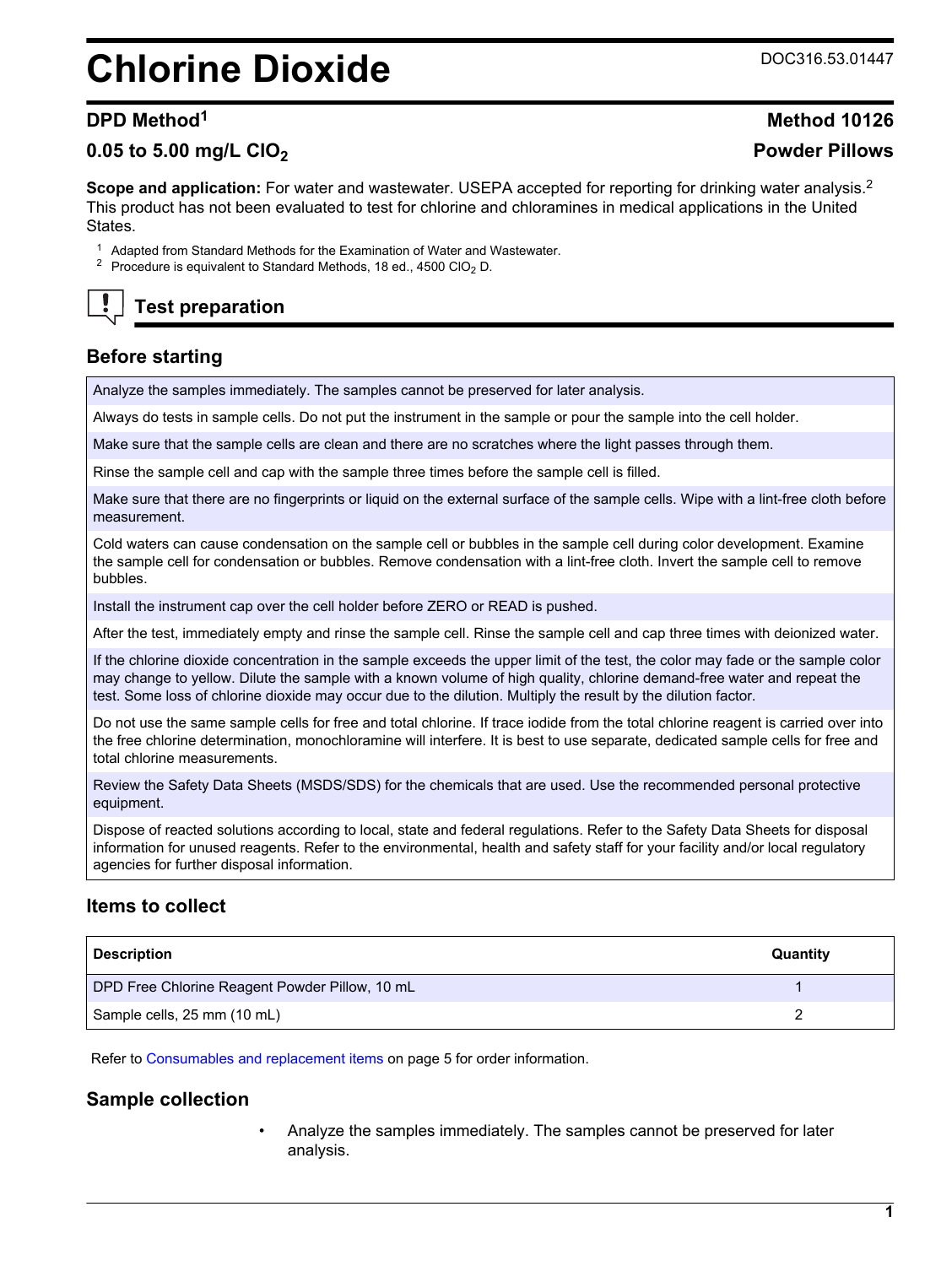- Chlorine dioxide is a strong oxidizing agent and is unstable in natural waters. Chlorine reacts quickly with various inorganic compounds and more slowly with organic compounds. Many factors, including reactant concentrations, sunlight, pH, temperature and salinity influence the decomposition of chlorine dioxide in water.
- Collect samples in clean glass bottles. Do not use plastic containers because these can have a large chlorine dioxide demand.
- Pretreat glass sample containers to remove chlorine dioxide demand. Soak the containers in a weak bleach solution (1 mL commercial bleach to 1 liter of deionized water) for at least 1 hour. Rinse fully with deionized or distilled water. If sample containers are rinsed fully with deionized or distilled water after use, only occasional pretreatment is necessary.
- Make sure to get a representative sample. If the sample is taken from a spigot or faucet, let the water flow for at least 5 minutes. Let the container overflow with the sample several times and then put the cap on the sample container so that there is no headspace (air) above the sample.

# **Test procedure**



**1.** Set the instrument to channel 1.

For DR300, push the up arrow button. For PCII, push the menu button, checkmark button, then the menu button again.



**2. Prepare the blank:** Rinse a sample cell and cap three times with sample. Fill the sample cell to the 10‑mL mark with sample. Close the sample cell.



**3.** Clean the blank sample cell.



**4.** Install the instrument cap over the cell holder.



**5.** Insert the blank into the cell holder. Point the diamond mark on the sample cell toward the keypad.



**6.** Push **ZERO**. The display shows "0.00".



**7.** Remove the sample cell from the cell holder.



**8. Prepare the sample:** Fill a second sample cell to the 10-mL mark with sample. Complete steps [9–12](#page-2-0) quickly.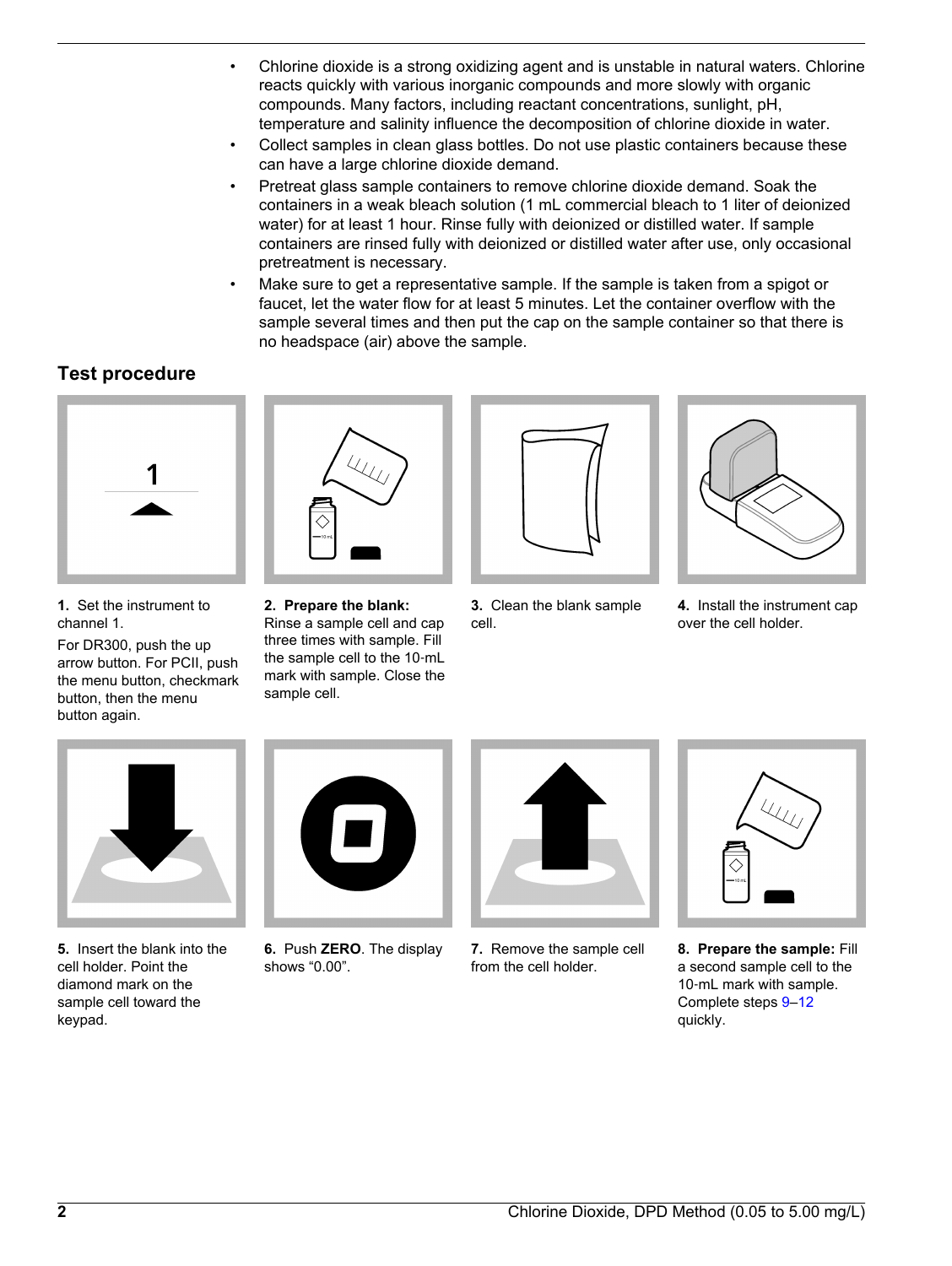<span id="page-2-0"></span>

**9.** Add 4 drops of Glycine Reagent to the sample cell.





**10.** Swirl to mix. **11.** Add the contents of one DPD Free Chlorine Powder Pillow to the sample cell.



**12.** Swirl the sample cell for 20 seconds to mix. Do not shake or invert the sample cell. A pink color will show if  $ClO<sub>2</sub>$  is in the sample.



**13.** Wait 30 seconds for any undissolved powder to settle. Undissolved powder will not affect accuracy.



**14.** Clean the prepared sample cell.



**15.** Within 1 minute of the reagent addition, insert the prepared sample into the cell holder. Point the diamond mark on the sample cell toward the keypad.



**16.** Install the instrument cap over the cell holder.



**17.** Push **READ**. Results show in mg/L chlorine dioxide  $(CIO<sub>2</sub>)$ .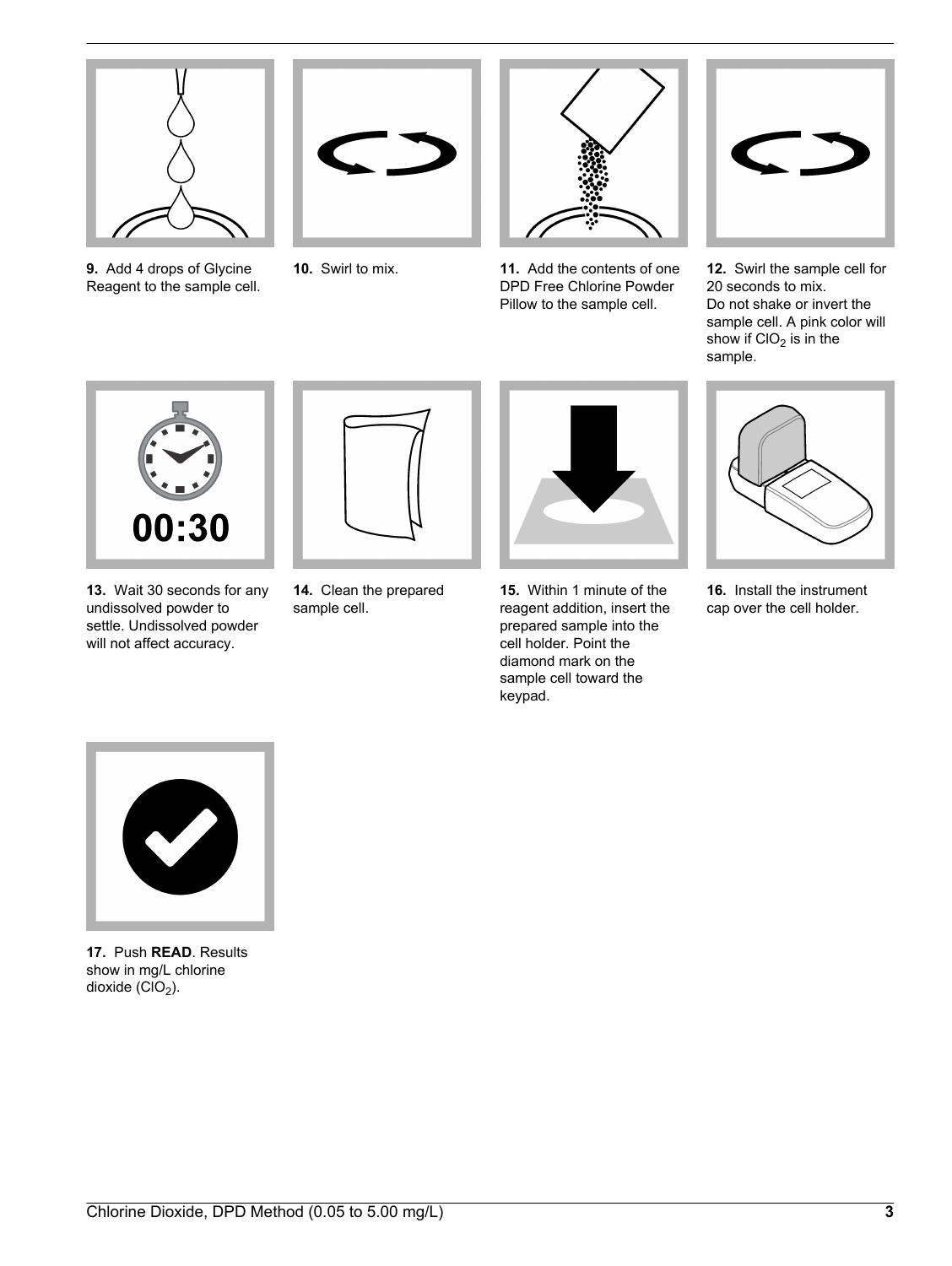## **Interferences**

| <b>Interfering substance</b>                                                        | Interference level                                                                                                                                                                                                                                                                                                                                                                                                                             |
|-------------------------------------------------------------------------------------|------------------------------------------------------------------------------------------------------------------------------------------------------------------------------------------------------------------------------------------------------------------------------------------------------------------------------------------------------------------------------------------------------------------------------------------------|
| Acidity                                                                             | More than 150 mg/L CaCO <sub>3</sub> . The full color may not develop or the color may fade instantly. Adjust<br>to pH 6-7 with 1 N Sodium Hydroxide. Measure the amount to add on a separate sample aliquot,<br>then add the same amount to the sample that is tested. Correct the test result for the dilution from<br>the volume addition.                                                                                                  |
| Alkalinity                                                                          | More than 250 mg/L CaCO <sub>3</sub> . The full color may not develop or the color may fade instantly. Adjust<br>to pH 6-7 with 1 N Sulfuric Acid. Measure the amount to add on a separate sample aliquot, then<br>add the same amount to the sample that is tested. Correct the test result for the dilution from the<br>volume addition.                                                                                                     |
| Bromine, Br <sub>2</sub>                                                            | Positive interference at all levels                                                                                                                                                                                                                                                                                                                                                                                                            |
| Chlorine Dioxide, CIO <sub>2</sub>                                                  | Positive interference at all levels                                                                                                                                                                                                                                                                                                                                                                                                            |
| Chloramines, organic                                                                | May interfere                                                                                                                                                                                                                                                                                                                                                                                                                                  |
| Hardness                                                                            | No effect at less than 1000 mg/L as $CaCO3$                                                                                                                                                                                                                                                                                                                                                                                                    |
| Manganese, Oxidized<br>$(Mn^{4+}, Mn^{7+})$ or<br>Chromium, Oxidized<br>$(Cr^{6+})$ | Pre-treat the sample as follows:<br>1.<br>Adjust the sample pH to 6-7.<br>Add 3 drops of Potassium lodide (30-g/L) to 10 mL of sample.<br>2.<br>3.<br>Mix and wait 1 minute.<br>Add 3 drops of Sodium Arsenite (5-g/L) and mix.<br>4.<br>Use the test procedure to measure the concentration of the treated sample.<br>5.<br>Subtract this result from the result without the treatment to obtain the correct chlorine<br>6.<br>concentration. |
| Ozone                                                                               | Positive interference at all levels                                                                                                                                                                                                                                                                                                                                                                                                            |
| Peroxides                                                                           | May interfere                                                                                                                                                                                                                                                                                                                                                                                                                                  |
| Highly buffered samples<br>or extreme sample pH                                     | Can prevent the correct pH adjustment (of the sample) by the reagents. Sample pretreatment may<br>be necessary. Adjust to pH 6-7 with acid (Sulfuric Acid, 1 N) or base (Sodium Hydroxide, 1 N).<br>Correct the test result for the dilution caused by the volume additions.                                                                                                                                                                   |

# **Pollution prevention and waste management**

If sodium arsenite was added to the sample for manganese or chromium interferences, the reacted samples will contain arsenic and must be disposed of as a hazardous waste. Dispose of reacted solutions according to local, state and federal regulations.

# **Accuracy check**

### **Standard solution method**

Use the standard solution method to validate the test procedure, the reagents and the instrument.

The manufacturer does not recommend preparation of chlorine dioxide standards. These standards are explosive and volatile! Only a trained chemist should prepare the standards with appropriate safety equipment and precautions. If independent standard preparation is required, refer to the instructions in *Standard Methods for the Examination of Water and Wastewater*, Part 4500-ClO2 Chlorine Dioxide, under the headings "Stock chlorine dioxide solution" and "Standard chlorine dioxide solution".

Because the preparation of chlorine dioxide is difficult and hazardous, chlorine standards are used for calibration and to validate the chlorine dioxide test procedure, the reagents and the instrument.

Items to collect:

- Chlorine Standard Solution Voluette™ Ampules, 50–75 mg/L, 10-mL (use mg/L on label)
- Ampule breaker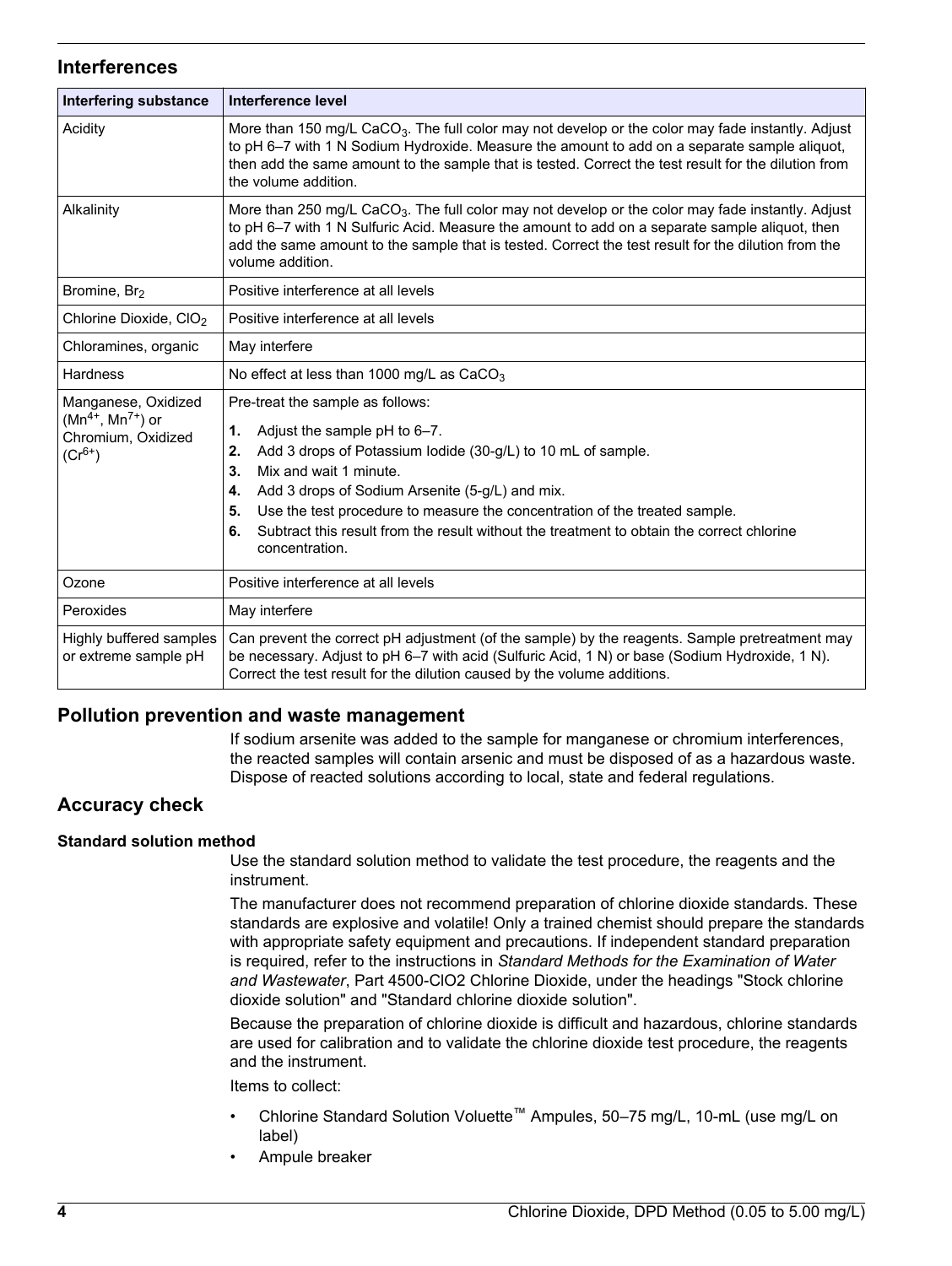- <span id="page-4-0"></span>• Pipet, TenSette®, 0.1–1.0 mL and tips
- Volumetric flask, 100-mL
- Chlorine demand-free deionized water
- **1.** Prepare a 1-mg/L free chlorine standard:
	- **a.** Determine the concentration of the standard from the certificate of analysis supplied with the standard (50–75 mg/L Cl<sub>2</sub>). Calculate the volume of standard needed as follows:
		- $100 \div$  standard concentration = mL standard necessary
	- **b.** Use the TenSette pipet to add the volume of standard necessary into a 100-mL volumetric flask.
	- **c.** Dilute to the mark with chlorine demand-free deionized water. Invert to mix.
- **2.** Use the test procedure to measure the concentration of the prepared standard. Do not add the Glycine Reagent drops.
- **3.** If the test result is 2.4 times higher than the chlorine concentration, the DPD Free Chlorine Reagent operation and the instrument operation are correct.
- **4.** Use the test procedure again to measure the concentration of the prepared standard. Add the Glycine Reagent drops this time.
- **5.** If the test result is less than  $0.10$  mg/L ClO<sub>2</sub>, the Glycine Reagent removed the free chlorine interference.

A verification of the internal, factory set calibration may be a requirement of a regulatory official or primacy agency. Use a 1-mg/L free chlorine check standard to verify or adjust the calibration curve using the Standard Calibration Adjust feature.

## **Method performance**

The method performance data that follows was derived from laboratory tests that were measured on a DR300 and a Pocket Colorimeter II during ideal test conditions. Users can get different results under different test conditions.

| <b>Precision (95% confidence interval)</b> |  |
|--------------------------------------------|--|
| $2.08 \pm 0.04$ mg/L CIO <sub>2</sub>      |  |

# **Summary of method**

Chlorine dioxide reacts with DPD (N, N-diethyl-p-phenylenediamine) to the extent of onefifth of its total available chlorine content, which corresponds to the reduction of chlorine dioxide to chlorite. A pink color forms, the intensity of which is proportional to the chlorine dioxide concentration in the sample. Chlorine interference is removed with the addition of glycine, which converts free chlorine to chloroaminoacetic acid, but has no effect on chlorine dioxide at the test pH.

# **Consumables and replacement items**

### **Required reagents**

| <b>Description</b>                             | <b>Quantity/test</b> | Unit          | Item no. |
|------------------------------------------------|----------------------|---------------|----------|
| Chlorine Dioxide DPD/Glycine Reagent Set       |                      | $100$ /p $kg$ | 2770900  |
| Includes:                                      |                      |               |          |
| DPD Free Chlorine Reagent Powder Pillow, 10 mL |                      | $100$ /p $kg$ | 2105569  |
| Glycine Reagent                                | 4 drops              | 29 mL         | 2762133  |